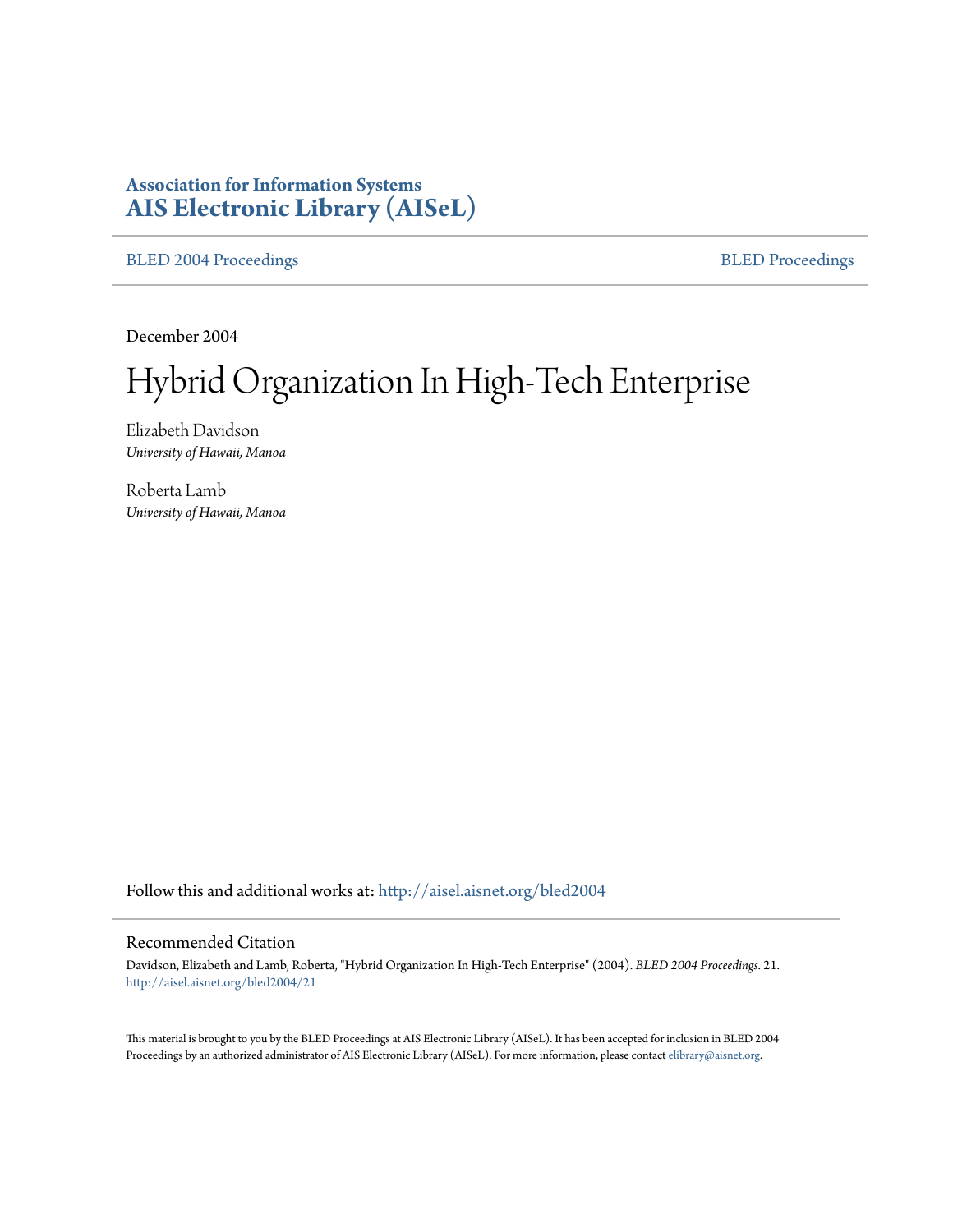## **17th Bled eCommerce Conference**

**eGlobal** 

Bled, Slovenia, June 21 - 23, 2004

# **Hybrid Organization In High-Tech Enterprise**

#### **Roberta Lamb, Elizabeth Davidson**

University of Hawaii, Manoa, USA lamb@cba.hawaii.edu, davidson@cba.hawaii.edu

#### **Abstract**

*This paper describes research-in-progress that examines the dynamics of hybrid R&D organizations in high-tech industry, and compares them to hybrid research organizations in academia. Our preliminary definition of "hybrid organization" is based on funding: it is an enterprise that receives revenues from commercial activity (in goods and/or services), but that primarily sustains its R&D work through competitive grants and awards. Hybrid organizational forms have been studied in academia, but there is very little literature on industry hybrids. Through prior research, we have encountered several firms that we would call industry hybrids, and in our view, this finding demands further investigation. Therefore, we have launched a pilot study to characterize the "industry R&D hybrid" as an emergent organizational form. This line of inquiry explores the possibility that these hybrid forms are viable and legitimate ways of organizing R&D activities over the long term, and not simply project-based collaborations among independent firms, immature forms of the commercial firm, or corrupted forms of the academic research unit. Our study will begin to elucidate this possibility in ways that may inform policy-making and strategic planning, not only within industry and academia, but also at regional and federal levels.* 

# **1 Introduction**

Much of the hope for economic growth related to e-commerce rests on firms in high-tech industries, where research and development (R&D) efforts are focused on commercializing promising innovations. A few high-tech industries, such as biotechnology, aerospace and information technology have drawn a great deal of research attention for their network-intensive organizational forms and their forays into ecommerce; but firms in other high-tech domains, such as ocean engineering and marine exploration, are also participating in new organizational forms and research collaborations.

Among these diverse high-tech R&D firms, hybrid forms of organization have emerged to harness the research efforts of industry and academic scientists. A "hybrid organization" is one that receives revenues from commercial activity (in goods and/or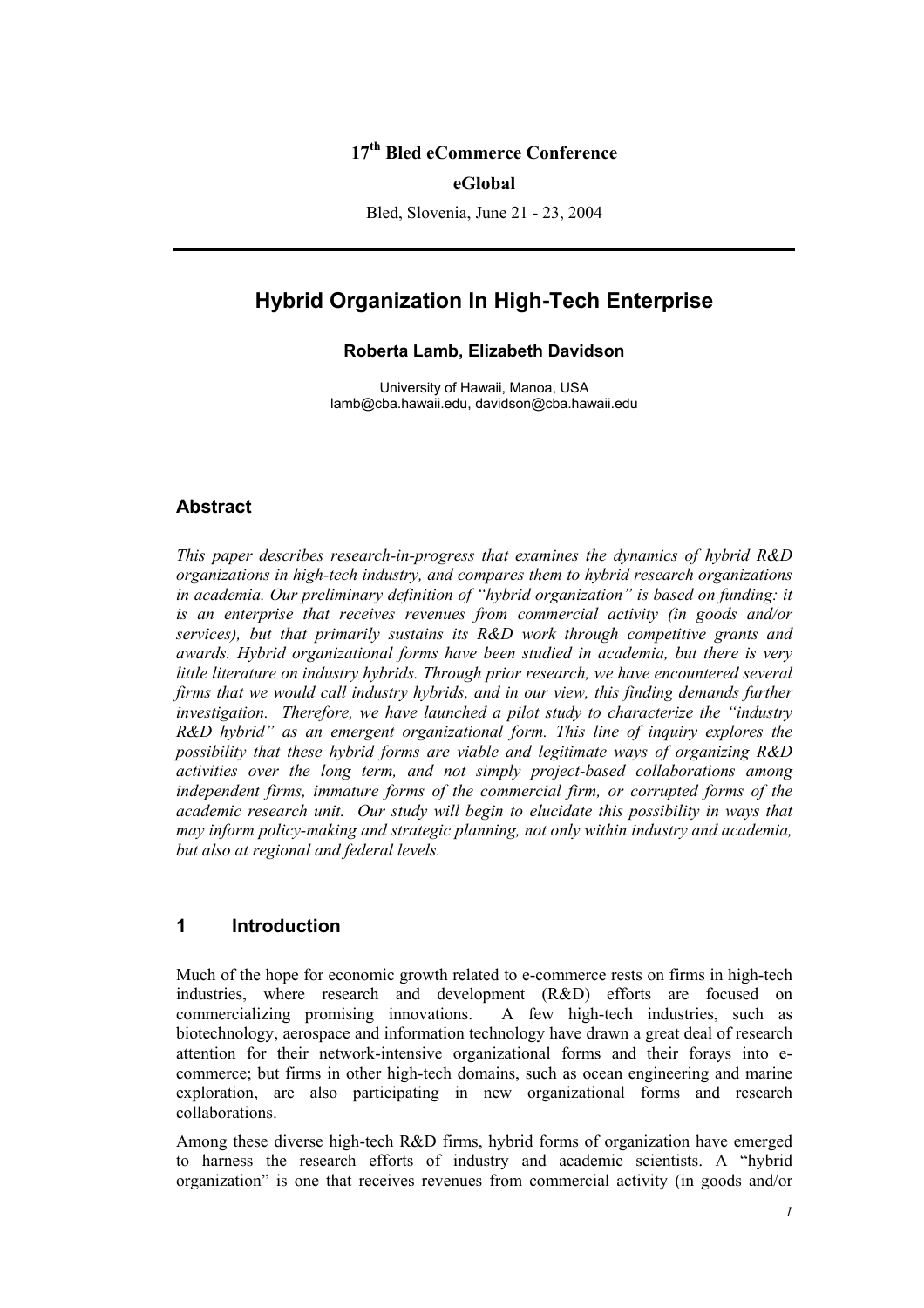services), but that primarily sustains its R&D work through competitive grants and awards. Hybrid organizations have become increasingly central to university-industry technology transfer efforts – not just in the US, where a great deal of basic research is funded, but in all regions that hope to fuel technological innovation as a generator of economic development. However, when hybrids involve the presence of commercial firms within university research units, this form has stirred a great deal of controversy and debate. For this reason, hybrid organizational forms have been relatively well-studied in academia (Liebeskind, 2001; Calvert, 2002; Owen-Smith, 2003), but there is very little literature on industry hybrids (Goyal et al., 2003; Kraemer, 2003).

In this paper, we will examine the industry R&D hybrid form by drawing on literature in e-commerce and organization theory, as well as on findings from our own studies of collaboration among scientists in academia and industry. We will discuss our rationale for conducting a pilot study to better characterize this hybrid form, as well as possible trajectories for more extensive research that will examine the legitimization and adaptation of hybrid organizational forms. In the next section, we define the hybrid form we intend to study, and why this form is important to understand in the context of international business. We then examine institutionalist understandings of organizational form that help shape the motivating questions of our pilot research study and the appropriate design for preliminary investigation. In the final sections of this paper, we describe our pilot study methodology, and explain why we expect that a focus on industry R&D hybrids in Hawaii can yield insights for entrepreneurs and policy-makers around the globe. We believe that this presentation of our research interests will engage readers in a lively debate about the dynamics that shape global e-commerce, and we hope it will draw commentary and participation that will benefit our long-term study design.

# **2 Characterizing Hybrid Organization**

The term *hybrid* has been used to describe academic organizations that span the boundaries of traditional academic research and commercial R&D. This form contrasts with the idealized pure academic research center, in that academic research teams collaborate with industry organizations as partners, clients, and providers. Interestingly, it seems that high technology companies in Hawaii, and elsewhere, also adopt a hybrid form as they collaborate with, but also compete with, academic groups for military and government research awards. Figure 1 suggests how these hybrid forms might fit into the larger spectrum of organizational models.



*Figure 1: Hybrid Organizational Forms of R&D in Industry and Academia*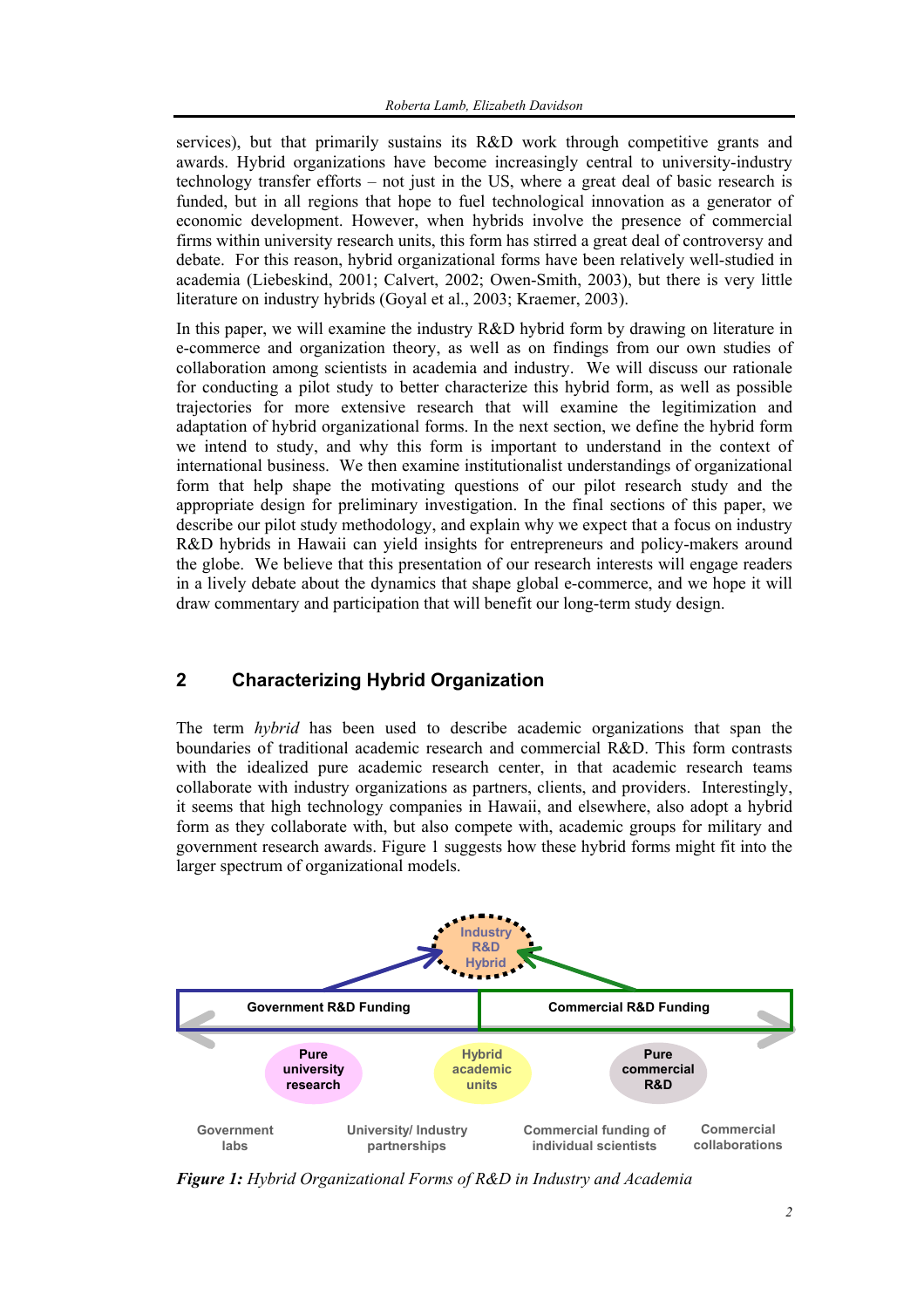We are aware of only two other research groups who have sought to characterize hybrid R&D forms in industry. Both identify hybrid forms that take shape within or among traditional commercial firms, either as R&D collaborations in industry networks (Goyal et al., 2003); or as tightly integrated value chains in product manufacturing (Kraemer, 2003). We would classify these forms entirely within the commercial sector, even though many involve R&D in the service of government initiatives (particularly in aerospace), because funding is provided to these units through contracts, rather than grants and awards.

To develop a more precise definition of hybrids is the point of our pilot study research. Funding is our focal dimension at this stage, because it largely determines organizational viability. The potential for funders to exert strong influence on the activities of R&D units, as many have noted, is a central structural consideration of both critics and proponents of this form. Therefore, we have identified mixed-funding as one visible marker of a hybrid, although we expect that a more distinguishing definition of hybrid would incorporate a sense of the way an enterprise is organized to conduct research, and its links to academic institutes. As we proceed with our pilot research, we will refine our preliminary categorization of the hybrid forms shown in Figure 1.

### *2.1 High-Tech R&D Hybrids In International Business*

It is critically important that we understand the viability of the hybrid form in globalizing contexts. With basic research capacity concentrated in the US, and a few other nations, technological innovations tend to emanate from these centers to other regions. Even though many countries are struggling with how to turn local technological advances into regional economic prosperity (cf. Cabo, 1999; Turpin et. al., 1996; Wen and Kobayashi, 2001), most are also net importers of US-based research and development. Our study focuses on R&D research in the US because of this potential to disproportionately affect global economic development through technology transfer. From this perspective, we view technology transfer as fundamentally an international business process.

Technology transfer processes are constrained by how people conceptualize them. When policy-makers believe that only a handful of organizational forms are acceptable or desirable for industry firms, that limits thinking about how technology transfer can be facilitated from academia to industry (or vice versa), or from region to region, and it constrains the plans for economic development that policy-makers put forward. In the US, concerns about funding have shaped their conceptualizations.

Arguments for a clear separation between commercial R&D and academic research arise from several constituencies. Scientists and policy makers have expressed concerns about the growing role of commercial funding of academic research, arguing that commercial interests run counter to scientific objectivity, that sharing scientific results through publication can be limited, and that public research funds are often hijacked by commercial firms who participate in joint projects (Adams, 2001; Birch and Cohn, 2001; AIP, 2002.) Academics and the public are particularly troubled by the potential removal of scientific research findings, which have been supported with public funds, from "the public common" of scientific ideas through special agreements with collaborating private firms. They also worry about the possibility of private firm control of University research, and ethical conflicts from undue influence on researchers to report findings favorable to a commercial sponsor's interest, or to suppress unfavorable findings (Argyres and Liebeskind, 1998; Birch and Cohn, 2001). Although much less frequently, some small high technology firms also complain that academic researchers, supported by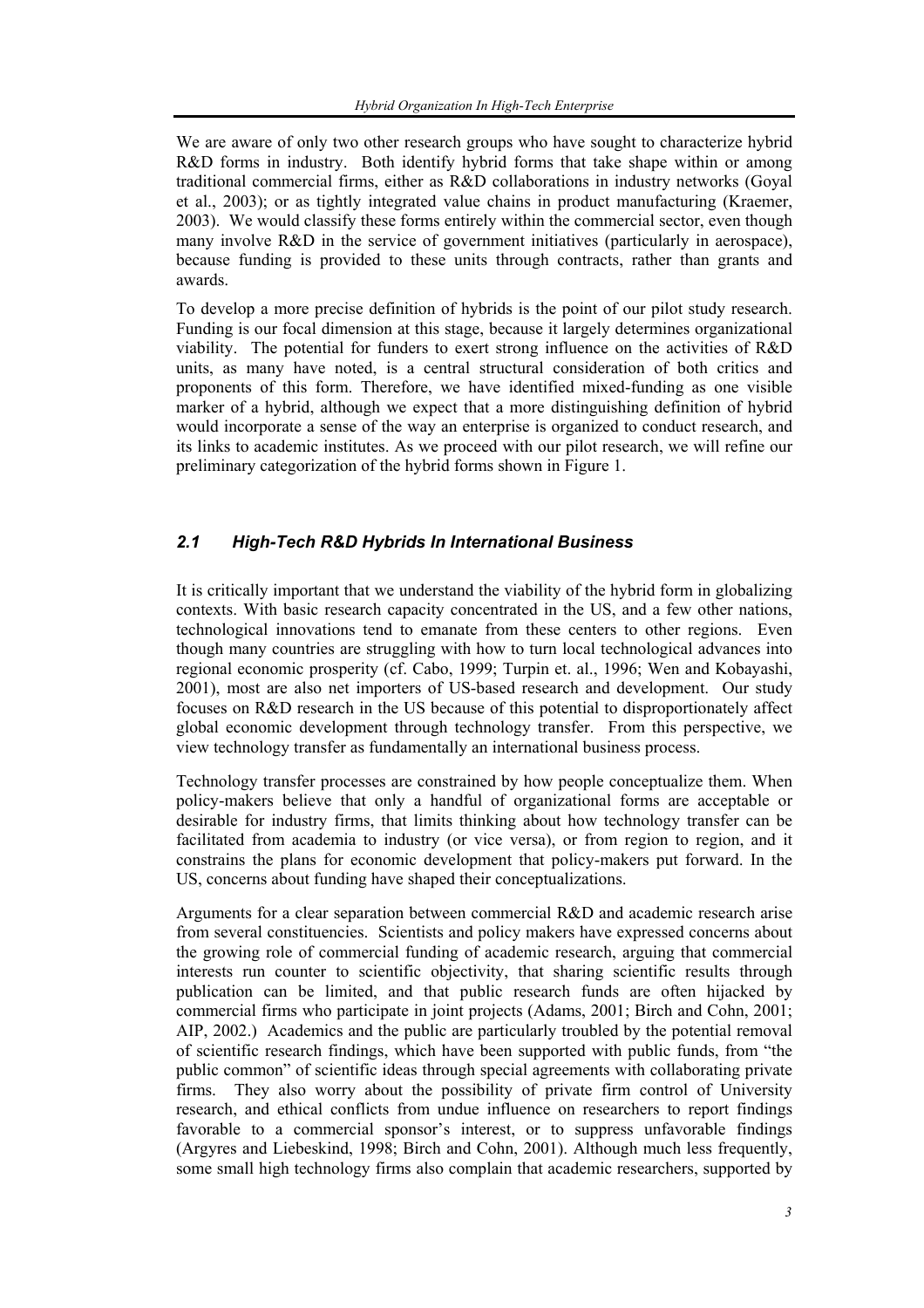public funds, unfairly compete with commercial firms when they cross the boundary from  $\alpha$ cademia to commerce with their research or technologies<sup>1</sup>.

In this often heated discourse, there does not seem to be much analytical discussion of the new hybrid organizational forms that operate on the boundaries of academia and industry. A number of incentives have been legislated to incubate innovative firms, and to assist in the transfer of new ideas from academic research centers to commercial firms (Databank Consulting, 2003; Seely, 2003). These efforts have met with limited success, in Hawaii and elsewhere. Therefore, a better understanding of the characteristics of hybrid organization forms, and of the environments in which they can thrive and contribute to innovation and economic development could help guide public policies and help focus entrepreneurial energies. This line of study could also relate the emergence of hybrids to other new organizational forms, such as electronic collaboration markets (Christiaanse and Markus, 2003), through comparative analysis of environmental factors.

In prior research, we have examined several hybrid academic research groups, and one hybrid commercial venture. Through local networking in Hawaii, we have also become aware of a few other hybrid commercial firms that we will enlist in our study. However, the work of our colleagues in Europe indicates that the industry R&D hybrid is a global phenomenon among SMEs (DEEDS, 2003). These multiple sources begin to show how deeply hybrids may be implicated in the dynamics of technology transfer. Moreover, anecdotal data from these sources suggest that, among high-tech firms, the hybrid form may survive where more purist commercial forms fail. Therefore, we believe it is paramount to determine how, why, when and where hybrids are viable, and whether the industry R&D hybrid is a stable organizational form that should be legitimized and nurtured, or as many perceive, merely a transitional phase that firms should pass through as quickly as possible.

#### **3 Theorizing Hybrid Organization**

Our study of hybrid R&D organizational forms is theoretically anchored in institutional theories of organization (Scott, 2001). Institutional theorists view organizations as open systems that adapt to the technical and institutional influences of their environment (Scott, 1987, 1994). In doing so, organizations seek not only rational efficiencies but also institutional legitimacy (Powell and DiMaggio 1991). Organizational forms, functions and processes thus reflect influences in the organizational environment (Scott, 1987). When environmental influences shift, organizational forms are likely to adjust, whether through adaptation within existing organizational populations or through population ecology dynamics, i.e. the creation of new and the demise of old organization members (Hannan and Freeman, 1979).

#### **3.1 R&D Environments**

l

Firms that engage in technology innovation and transfer are influenced by the institutional environment in a number of ways. In the U.S., federal government policies

<sup>&</sup>lt;sup>1</sup> Although we do not find references to this phenomenon in the academic literature, local entrepreneurs whom we have interviewed have voiced bitter complaints about the revenue-generating activities of some University of Hawaii research units.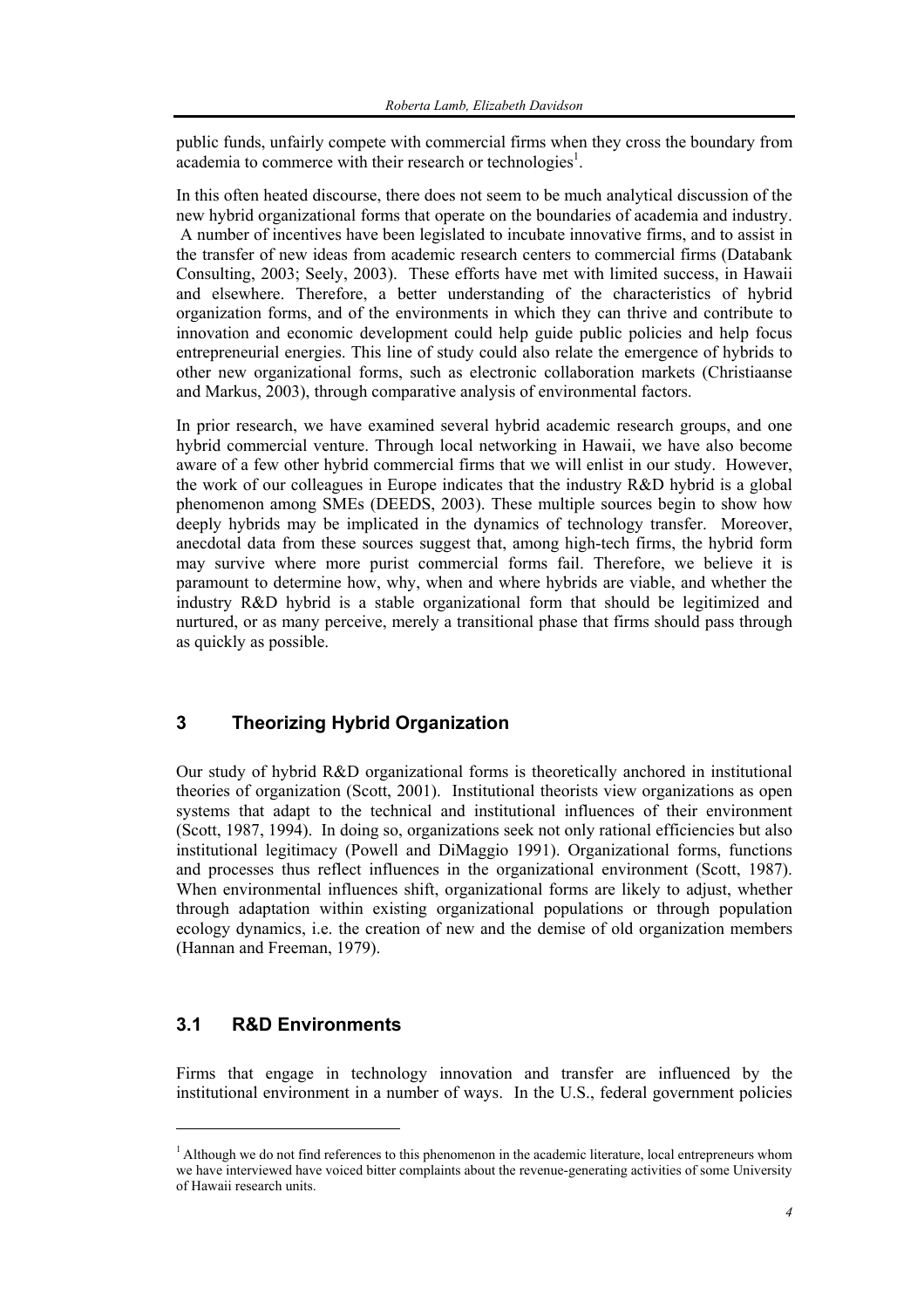are a key influence on both academic (public) and commercial (private) research. Since the establishment of NASA<sup>2</sup> in the 1960's, the U.S. government has emphasized dual-use technologies and commercial spin-offs to help justify governmental investments in research and development. All government agencies that fund R&D now have technology transfer programs as part of their mission (Seely, 2003). Funding programs, such as the Small Business Innovation Research (SBIR) program, established in 1982 to enable such technology transfer, foster not only dual-use technologies but also collaborative partnering between commercial firms and private research programs (Seely, 2003). The 1980 Bayh-Dole Act, which allows universities to patent faculty inventions developed through U.S. government research funds, has transformed the university research mission. A dual emphasis on basic science/academic research and development/patenting of commercial technologies has become an essential, and self-reinforcing, strategy for research universities to maintain or build a competitive position (Owen-Smith, 2003). Nearly all Research  $I<sup>3</sup>$  universities now have administrative units to facilitate and manage patenting and licensing of inventions. Consequently, revenue generation through innovation has become a key university goal (Mowery et. al., 1999).

In concert with these changes in the institutional environment, scientific advances in fastmoving fields, such as biotechnology, have accelerated another important trend: commercial investment in academic research programs (Kenny, 1986). The 1990s agreement between Sandoz Corporation and the Scripps Institute (a University of California, San Diego research institute) marked a major shift in commercial R&D strategy, and it raised a number of policy and ethics questions about commercial ownership of government-funded research (Seely, 2003). Despite similar concerns that continue to surface whenever the institutional logics of private and public research conflict, a number of universities and not-for-profit research facilities have since developed hybrid R&D arrangements with private sector organizations (Owen-Smith, 2003).

Institutional theory suggests that when organizational environments change dramatically, as they have in many scientific research fields, new organizational forms are likely to arise (Scott, 1994, 2001; Scott et. al. 2000). Within organizational fields<sup>4</sup> like biotechnology, "pure or simple forms" of academic research or commercial R&D are becoming less common, and hybrid forms are emerging (Argyres and Liebeskind, 1998; Powell and Brantley, 1992.) The hybrid categories depicted in Figure 1 represent complex rearrangements of simple organizational forms and functions. In our classification, hybrids would include university technology transfer organizations, university/industry cooperative agreements, university- (or individual scientist-) directed commercial endeavors, and commercial firms that participate in government-funded research. In order to understand them better, we will need to examine how they interact with other organizations.

 $\overline{\phantom{a}}$ 

<sup>&</sup>lt;sup>2</sup> National Aeronautics and Space Administration

<sup>&</sup>lt;sup>3</sup> Carnegie Research I Classification: This classification of US universities identifies them in terms of their research capabilities. (See: http://www.washington.edu/tools/universities.html.)

<sup>4</sup> Powell and DiMaggio (1991) define organizational field as "those organizations that, in the aggregate, constitute a recognized area of institutional life: key suppliers, resources and product consumers, regulatory agencies, and other organizations that produce similar services or products" (p. 64-65). Within this institutional domain, organizations share common meaning systems and interact primarily with each other (Scott 1994).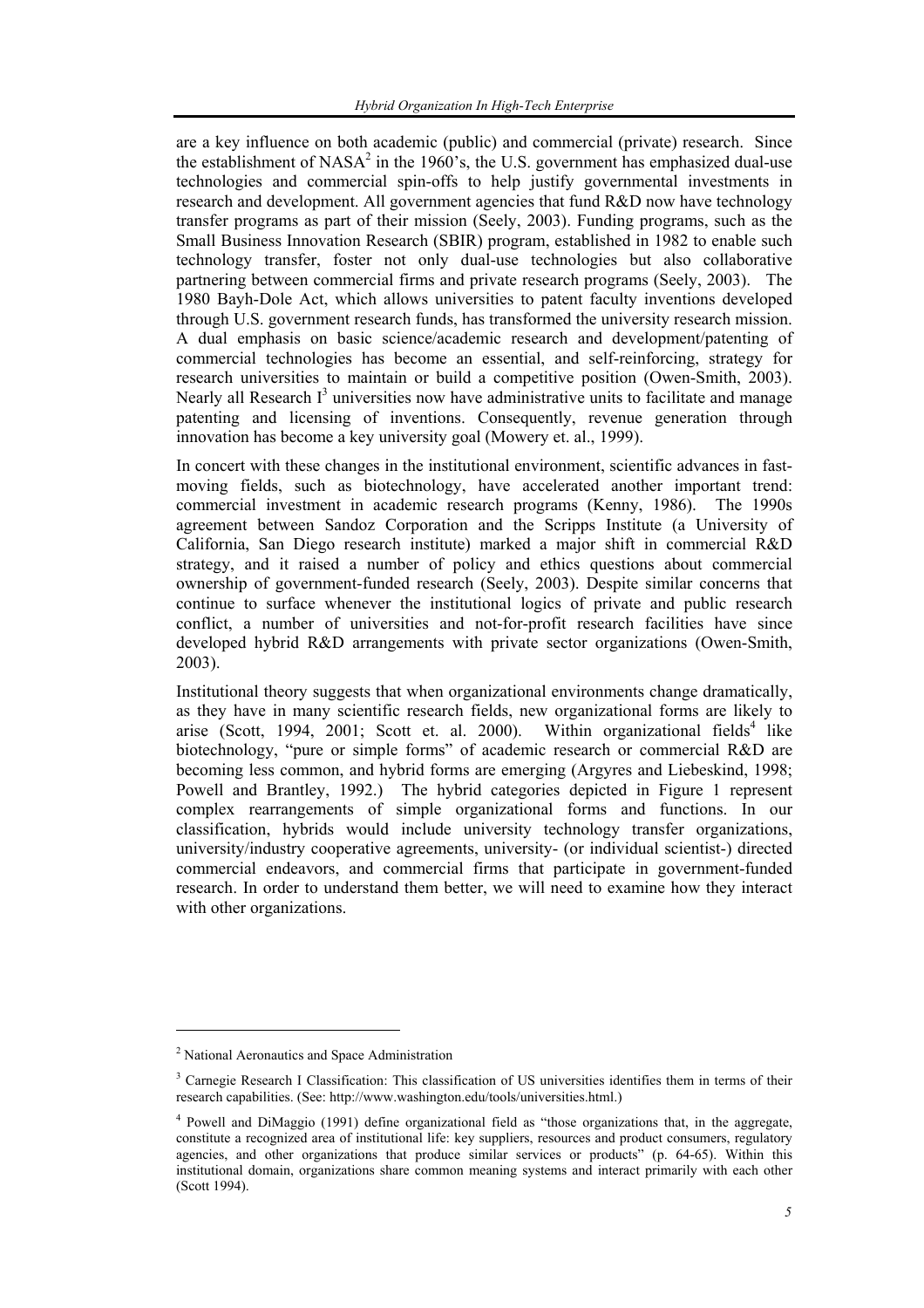#### *3.2 Organizational Networks*

Innovation diffusion research highlights the importance of communication among partners in research, development and commercialization processes and the role of organizational networks in the dissemination of technological know-how (Rogers, 1995). Hybrid organizational forms play a key role in these processes, particularly in centers of innovation such as the San Diego area for biotechnology where commercial investors, start-up firms, and academic researchers are closely located (Owen-Smith, 2003). The hybrid form is a common adaptation among (formerly) academic research scientists, who establish a not-for-profit research institute to work closely with for-profit technology firms. In many instances, the for-profit firm and not-for-profit institute share researchers and even research facilities. The not-for-profit institute can attract more government funding, as it may appear to be a more legitimate awardee of public funds in grant peer review processes than a commercial firm doing similar research. Within these arrangements, resultant technologies are then licensed to the for-profit firm (Adams, 2001).

It is a relatively small step for the academic researcher with ample start-up funding from venture capitalists and/or government-sponsored research projects to move nominally into the commercial arena. However, it takes many large and difficult steps to transition that single-researcher start-up operation into a viable commercial firm. Only a few "make it." More often, industry R&D hybrids that originate in this way tend to persist as hybrids for many years, while striving to become viable commercial firms (TechEnterprise2003). Although these small start-up firms figure prominently in studies of organizational networks, no long-term legitimacy is given to their hybrid form (Powell and Brantley, 1992). We suspect that much less attention has been given to industry R&D hybrids, because researchers, policy-makers and entrepreneurs themselves expect the firm to evolve beyond its transitional hybrid form (Lewis and Sappington, 1991). In fact, the studies of non-academic hybrids that we know of focus exclusively on hybrid forms of organization among already-profitable commercial firms (Goyal et al., 2003; Kraemer, 2003.) However, we believe that other industry R&D hybrids are as fundamentally important and equally as interesting as their academic counterparts. Moreover, institutionalist researchers have found that organizational forms change within an industry population more by "birth and death" of individual firms, than by structural change within the firm (Scott et al., 2000; Hannan and Freeman, 1977.) In other words, the industry R&D hybrid may represent a new form, rather than organizational change "in the making." We have also noted that hybrid R&D organizations outside innovation centers, like San Diego or the San Francisco Bay area, are virtually unstudied. For a hybrid firm functioning outside such dense local networks, its boundary spanning role between government, academia and commercial firms could be even more critical to regional economic development.

#### *3.3 Hybrids and Diversification*

Although much attention is given to new forms associated with networking among increasingly specialized firms; we see something else happening in Hawaii's firms. Rather than moving relentlessly toward ever greater specialization, these firms have had to diversify to remain viable. Diversification seems to be a necessity in local/isolated areas where economies of scale are hard to operationalize (e.g. in developing nations, among SMEs); and we see this kind of diversification in Eastern Europe as well as Hawaii (DEEDS, 2003). Diversification used to be a strategy of business in the US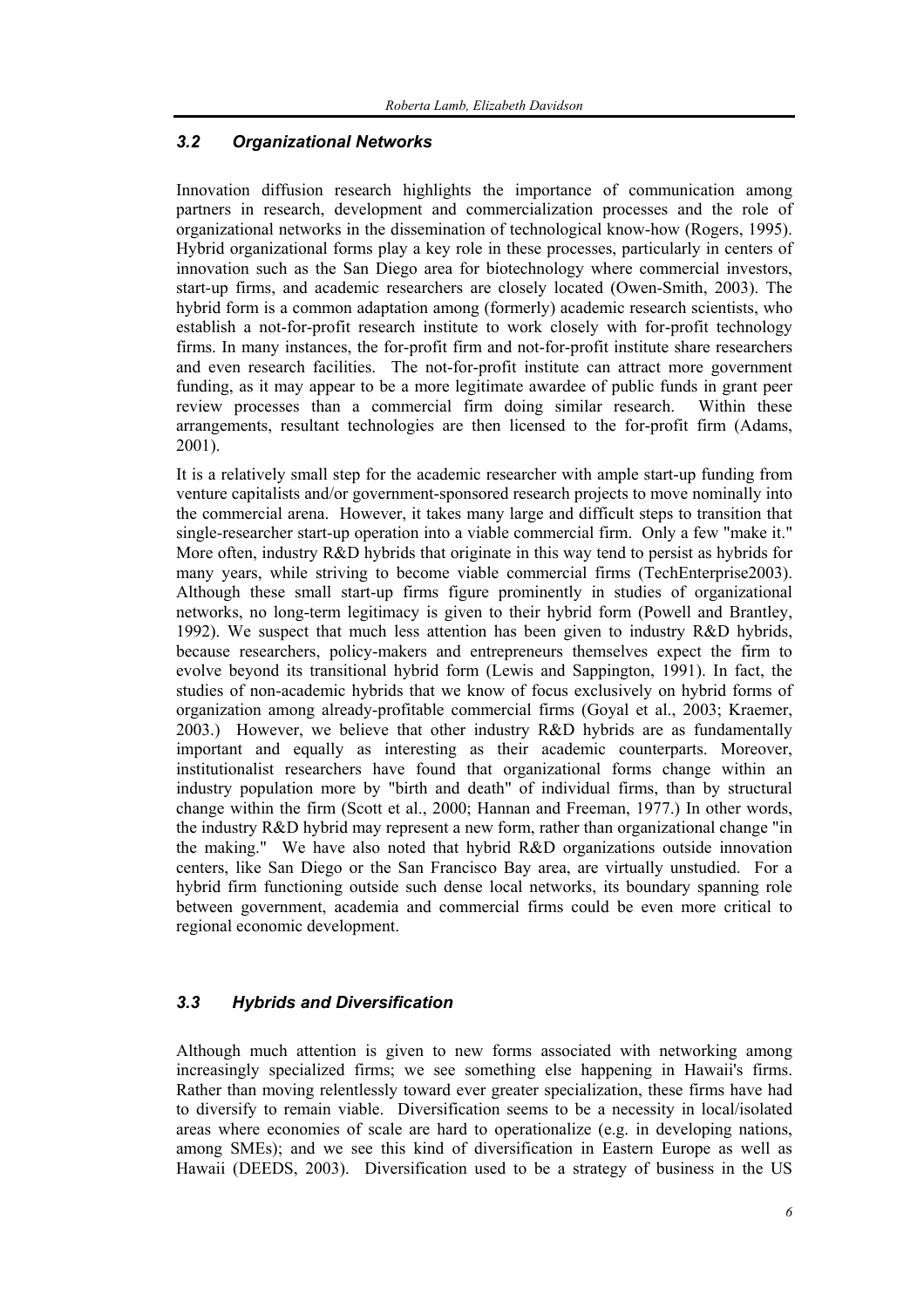(1950's, 1960's), but many big conglomerates have broken up to concentrate on core competencies and networking (Fligstein, 1991; Davis et al., 1994). Some theorists suggest that diversifed firms create cross-disciplinary interaction forums that are fertile grounds for new innovation, because they provide an environment where idea transition can take place through the mental activities of a single individual who has a deep knowledge of two or more disciplines; and that this is a key feature of breakthrough innovation (Bijker, 1995; Hughes, 1983). Other researchers have explored network-based models of innovation, and believe that learning takes place within organizational and regional networks, rather than within individual firms (Powell and Brantley, 1992.) Von Hippel's (1998) studies also indicate that innovation occurs at several sites within the product manufacturing chain, rather than primarily within the manufacturing firm itself. This line of research suggests that an innovative industry R&D hybrid can only remain viable if it is a member of a vibrant interorganizational network.

Over the past two decades, management rhetoric has de-legitimized the 'firm-as-portfolio' model that promotes diversification as a business strategy (Davis et al., 1994.) These understandings shape biases that the 'conglomerate is dead', and that diversification is a wasteful strategy – regardless of a firm's size, location or organizational field characteristics. We wonder if diversification can make sense in a global economy. Is the proliferation of anti-diversification strategies better understood as an example of "big firm" concepts driving "small firm" development policy? We ask these questions because, as part of our ongoing research, we have looked carefully at the networks of our case study organizations. The network topologies that our analyses draw show that Hawaii research units do have extensive networks, but that most links are to other organizations outside Hawaii. Could diversification within the firm spur serendipitous connections between disciplinary concepts and lead to innovations in the absence of 'learning networks' or manufacturing value chains in Hawaii?

On this theoretical basis (and with one data point of support, noted above), we speculate that in the absence of a 'local-enough' network<sup>5</sup>, diversification provides not only viability, but also an important source of innovation. In new and developing industries and/or regions this combination of hybrid form and diversification can be a powerful strategy for economic growth.

### **4 Research Design**

l

Our brief literature review presents some challenges to conventional understandings about viable organizational forms for R&D, but it also establishes an institutionallygrounded basis for meeting those challenges by identifying the characteristics of hybrid firms, and by examining the ways in which this form may be viable. As a first step along this research path, we have designed a pilot study of industry R&D hybrid organizations that will begin to address the following questions:

- 1. What are the characteristics of a firm we would call a hybrid?
- 2. Where does the hybrid fit in a spectrum of R&D organizational forms?
- 3. How prevalent is this form in Hawaii?

 $<sup>5</sup>$  Because of geographical distances, for our study, that would mean a network that is contained within the</sup> Hawaiian island chain.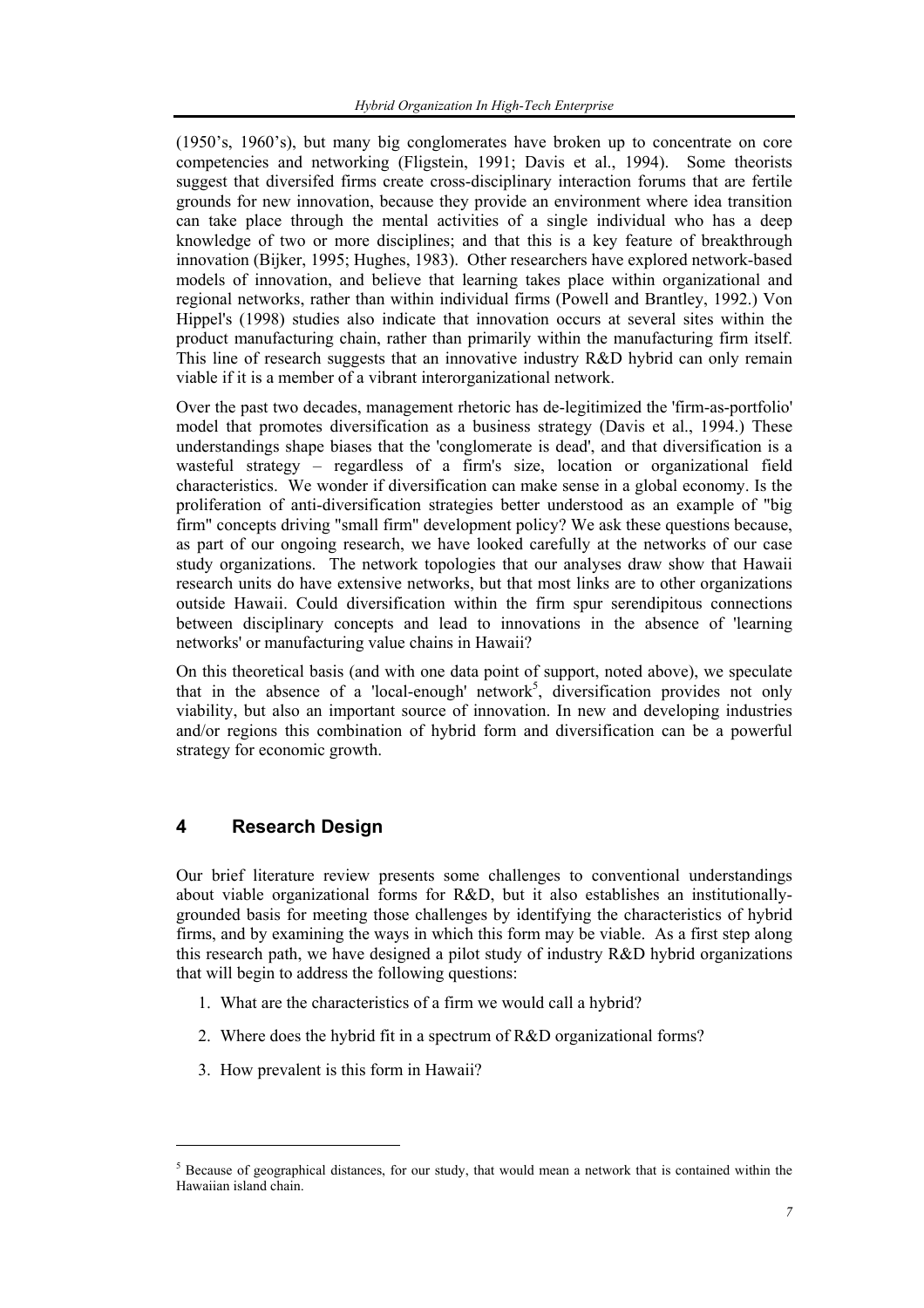- 4. Where else do we find this form (or variations of it)? Where is it viable? Are Hawaiian hybrids different from others?
- 5. What policy implications/recommendations would devolve from an improved understanding of hybrid organizations in academia/industry research and in local/global contexts?

**Site selection**. To address the first 3 questions listed above, we intend to work with some local Hawaiian firms that we have encountered in prior studies who are themselves hybrids. We have approached them to help us in a joint project to articulate a general model of hybrid organizations and their environments; and one firm, where we conducted a case study for another research project, has already agreed to participate. Our understanding of this organization is currently incomplete, because organizational form was not the focus of our earlier case study. (It focused on the uses of information and communication technologies within research collaborations.) Together, we will analyze why and how the hybrid approach to high technology works for them, where it encounters difficulties, and so on.

We have also begun to solicit participant firms among other hybrids we have encountered. At the TechEnterprise 2003 conference in Waikiki in August, 2003, we met members of several firms that might be classified as hybrids; and we have invited them to join the study as well. We anticipate that 2-4 Hawaii firms will be part of this pilot study. However, as we pursue our ongoing research, we expect to encounter other hybrids on the US mainland and elsewhere. Where this helps us address question 4, we may invite them to join this study.

**Historical comparison**. We have also asked the local Hawaii conglomerate, Alexander & Baldwin<sup>6</sup>, to participate in the study to provide data about development through diversification in Hawaii, and the consequences of using diversification as a critical component of business strategy. We expect this line of inquiry to indicate any conditions which seem to necessitate diversification within Hawaii firms, and then to guide our exploration of the ways in which diversification can subsequently foster innovation through cross-disciplinary concept adaptation.

**Data collection**. Within each participating firm, we will conduct a qualitative case study. We will conduct in-depth interviews with firm founders and members. We will gather R&D researcher background information, firm histories, and organization charts. We will solicit functional role descriptions, research activity descriptions, and information about commercial aspirations and current operations. We will also gather information about interorganizational relationships for network analyses.

**Analysis**. We will develop iterative analyses concurrent with our data collection activities, as is common practice in qualitative case studies. We have used theoretically driven data collection, with constant comparative analysis to good effect in past research projects, and we will use that basis of prior work to inform this study with institutional perspectives, socio-technical analyses, and our emergent understanding of the entrepreneur as a social actor (Lamb, 1999; Davidson and Lamb, 2000; Lamb and Kling,

l

 $6$  Alexander & Baldwin, Inc. is a diversified corporation with most of its operations centered in Hawaii. Its principal businesses are: Property Development & Management **-** Developing real property, primarily in Hawaii | Selling residential and commercial property | Managing a portfolio of commercial/industrial properties; Ocean Transportation **-** Carrying freight, primarily between Pacific Coast ports, Hawaii ports and Guam | Conducting related shoreside operations | Arranging domestic intermodal transportation; and Food Products **-** Growing sugar cane and producing raw sugar | Growing, marketing and distributing coffee (See: http://www.alexanderbaldwin.com/ ).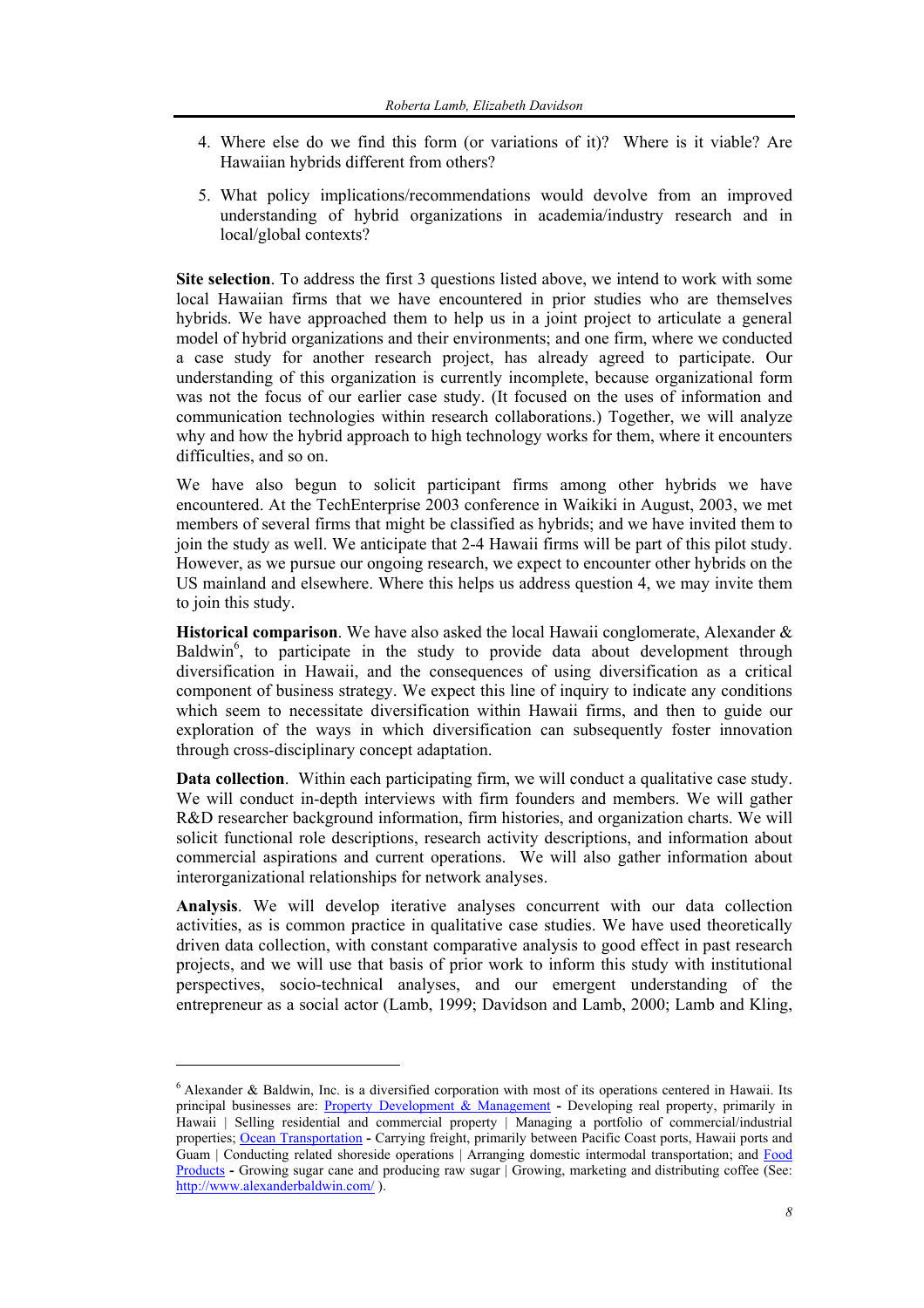2003) Our analytical objective is to articulate a cohesive set of hypotheses for systematic study through long-term (3-5 year) research.

We have used this case study methodology in two prior studies. We have also been able to enhance our analyses of phenomena under study (eg. intranet development) through careful historical analysis of secondary data and published reports (Lamb and Davidson, forthcoming). Therefore, we consider historical analysis to be a logical addition to our methodology, and we feel confident that this combined approach will yield the desired results.

## **5 Preliminary Discussion**

Our pilot study has just begun, but it is based on understandings and questions that we have developed through a series of research efforts and experiences that have spanned several years. We have examined hybrid phenomena as part of these ongoing analyses. In turning to the literature, we found that it doesn't discuss the industry R&D hybrid model, and, apparently, neither do the firms themselves. However, at the conclusion of the TechEnterprise 2003 conference in Waikiki, we witnessed an interesting realization: Hawaii R&D firms that had independently adopted an industry R&D hybrid model reported that they were surprised to find that other attending firms had done something very similar. This realization may be the first step in their collective acceptance of the hybrid form as a legitimate part of long-term operational strategy within the Hawaii business community.

#### *5.1 Expecting the Unexpected*

This came as no surprise to us, however. Through our ongoing study that examines the roles of information and communication technologies (ICTs) in collaborations between academia and industry, we have seen a variety of hybrid forms that pose new issues and provide alternative explanations to common assumptions drawn from the literature. As a result of this research, we have postulated that the existence of industry hybrids is what might be expected if there is a continuum of viable forms between the pure academic R&D unit and the commercial enterprise, rather than just these two discrete mature forms. This stretching of organizational form is what some theorists expect from new ICT implementations (Stinchcombe, 1990), but we believe that the hybrid reflects influences beyond ICTs – perhaps a shaping of organizational forms for collaborative research by increased networking opportunities and pressures. In other words, we speculate that hybrid R&D forms are an organizational response to the need to be adaptive within multiple, changing institutional contexts (i.e. to interface with various levels of government, with academia, and with commercial firms in their industry.)

In some ways, theoretical literature does anticipate the industry R&D hybrid. For example, behavioral theorists would expect formerly academic scientists to feel more comfortable in a university-like setting within industry, where they can work in an academic mode, while slowly becoming more business-oriented (Argyris, 1982.) In fact, by adopting hybrid forms within academia and within industry, scientists can move their research operations between these institutions without much structural change to their research organizations – but only for a while. There is an explicit expectation, mainly from funding agencies but also from the local community, that eventually these hybrids will become self-sufficient, income-generating, tax-paying, commercial enterprises.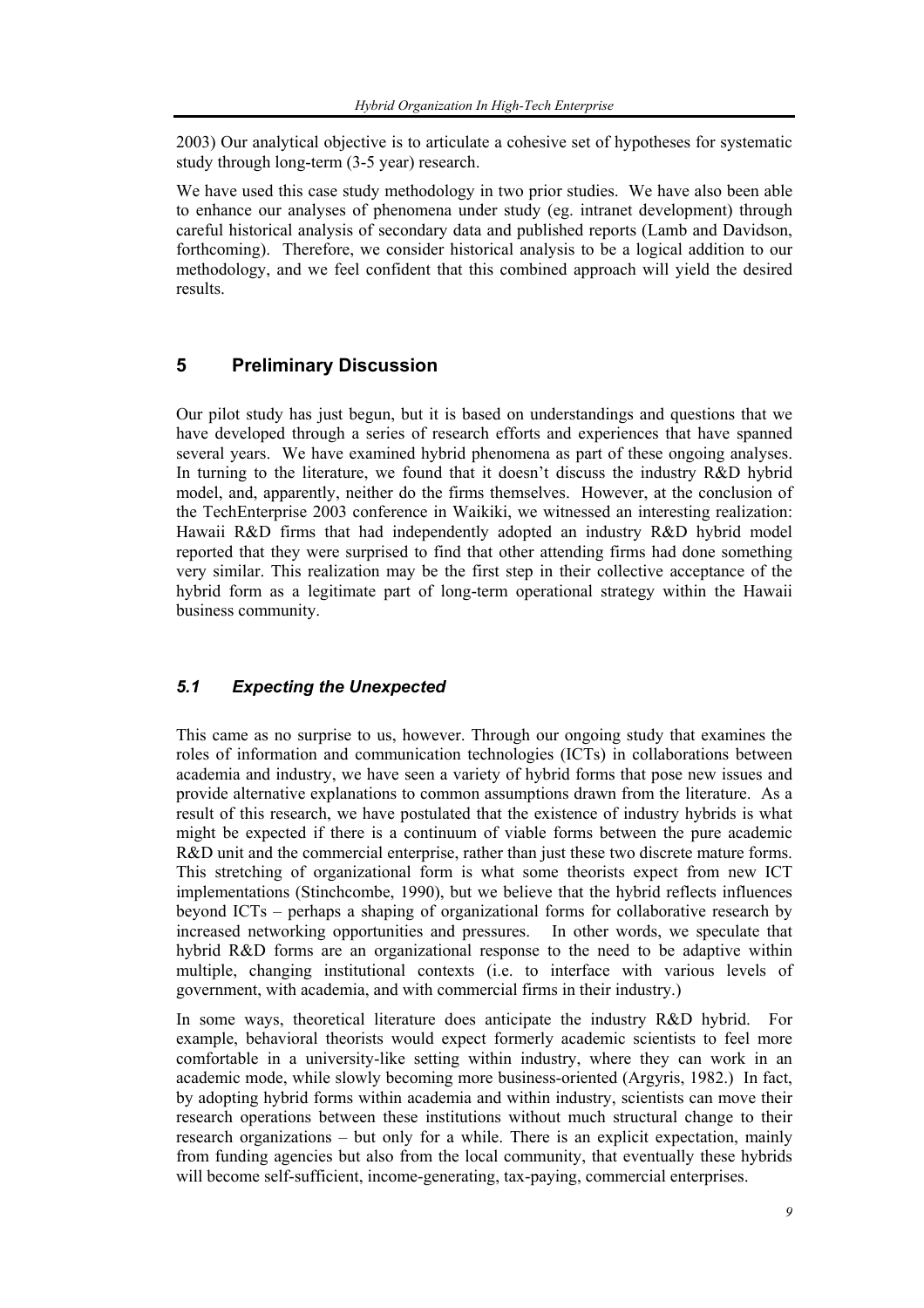#### *5.2 Perpetually Transitional*

Contrary to conventional wisdom, but not to institutional theory, our early findings have lead us to speculate that these forms are not transitional, that the industry R&D hybrids we see in Hawaii won't become traditional commercial firms, and that they shouldn't be pushed in that direction. Rather than shedding their hybrid form, they have instead spun out commercial ventures as separate entities, keeping the hybrid organization as an incubator or generator of R&D for future commercialization. In the firms we have observed, the hybrid is not evolving into a pure commercial form. Institutional theory about organizational ecologies supports this observation. Among the organizational populations they have studied, like hospitals and healthcare organizations in California, the forms of organizational populations don't change by internal transformation of each firm, but through the birth of one type of firm and the death of another (Scott et al., 2000). What is interesting here is that even though new commercial firms are being "born" through spin-offs, the hybrid is not "dying" -- but why kill the hybrid when it is acting as an incubator of innovation?

One source of concern for Hawaii, and perhaps for other locations of industry R&D hybrids, is that the spin-off commercial firms are not always local. Many are launched on the US west coast, or migrate there soon after start up. Exporting innovation is an issue for the US as a whole, not just Hawaii; and it is a potential issue for any constituency that invests in basic research. How can local innovation be captured to provide local returns? Alternatively, how can the local group receive compensation for developing and exporting it? One strong argument that is often advanced in favor of local basic research investment involves the potential for commercial spin-offs and dual-use technologies. In a truly global environment, however, we see that new high-tech firms migrate to centers like San Diego and San Francisco, where they have a better chance to survive. Rather than trying to tether these new firms to their original research locales, it might be more helpful to find ways to legitimize hybrid forms and find ways to encourage their support from 'export' constituencies. Something akin to this actually happens in Hawaii; where much of the investment capital for small start ups comes from the San Francisco Bay Area, where most of the spin-offs also go.

#### **6 Conclusion**

In this paper, we have described a pilot study that will examine a few viable hybrids in Hawaii; refine a set of hypotheses about hybrids; and define the strategy for a long term study that will provide a robust understanding of hybrids that can guide policy. This study will highlight the role of hybrid forms in high technology R&D firms in ways that will increase acknowledgement of this form, and may also increase the legitimacy of hybrids in terms of policy support.

Here in Hawaii, a few firms have adopted a model of industry-based R&D that could serve the wider community, and in the process provide an understanding of how local and global policies come together to shape a conducive environment for hybrids. We expect that our findings will emphasize the importance of long-term government and military funding for R&D firms, which seems underappreciated -- possibly due to a lack of understanding about hybrid models that work. By providing a model for Hawaii's R&D firms to emulate, this study could contribute to the development of the high-technology sector and foster a local contingent of R&D firms that will interact and partner with each other in the future. Conversely, this study may also shed light on our understanding of Hawaii as an exporter of innovation – i.e. why commercial spin-offs of local hybrid firms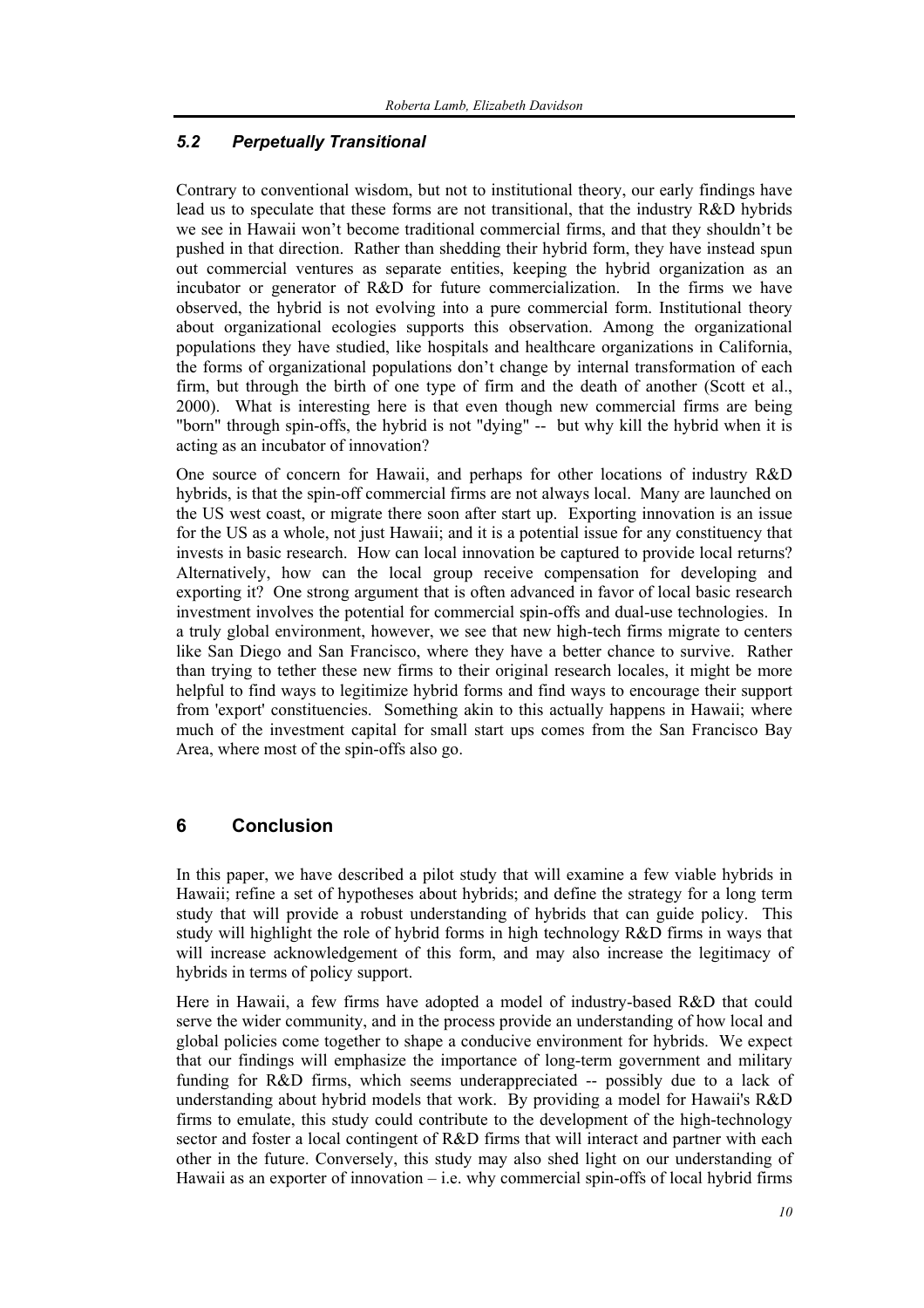are launched as mainland start-up firms -- and provide creative ways to grapple with the policy implications of this condition.

As we expand our investigations beyond the pilot study, we believe that findings from this research stream could serve academic research policy-makers, inform state and federal research funding agencies, and also complement the efforts of existing academic e-commerce and entrepreneurship programs by providing a forum for exchange about viable alternative forms of R&D enterprise. By establishing a dialog about hybrids, and by relating these forms to alternative organizational forms, such as electronic collaboration markets, we can give researcher/entrepreneurs and technology start-up firms a comparative basis for analyzing environmental factors and for choosing among emergent forms.

#### **References**

- Adams, Chris (2001): "Scientists play "grantsmanship' game to win multimillion-dollar awards," *The Wall Street Journal*, January 30, 2001.
- American Institute of Physics, (2002): 2002 ACADEMIC-INDUSTRIAL WORKSHOP REPORT "*Diversifying the Research Portfolio: Federal, Industrial, Academic Research Partnerships", October 27, 2002, Williamsburg, Virginia. Available at: http://www.aip.org/aip/corporate/2002/2002aiw\_report.pdf*
- Argyres, N. and Liebeskind J. (1998): "Privatizing the Intellectual Commons: Universities and the Commercialization of Biotechnology." *Journal of Economic Behavior and Organization* 35 427–54.
- Argyris, C. (1982): *Reasoning, Learning and Action: Individual and Organizational*. San Francisco: Jossey-Bass.
- Bijker, W. E. (1995): *Of Bicycles, Bakelites, and Bulbs: Toward a Theory of Sociotechnical Change*, Cambridge, MA: The MIT Press.
- Birch, D. and Cohn, G. (2001): "The changing creed of Hopkins science," *Sunspot.net Health & Science*, accessed at http://www.sunspot.net/news/health/balte.research25jun25,0,6061662.story
- Cabo, P. (1999): "Industrial participation and knowledge transfer in joint R&D projects," *International Journal of Technology Management.* Vol. 18, Iss. 3,4; pg. 188- 297.
- Calvert, J. (2002): "Making Academic Research Useful". Paper for the NPRNet Conference 2002 'Rethinking Science Policy: Analytical Frameworks For Evidence-Based Policy' 21-23 March, 2002, SPRU, University Of Sussex, Brighton, UK.
- Christiaanse, E. and M. L. Markus (2003.) "Participation in Collaboration Electronic Marketplaces," in *Proceedings of the 36th Annual Hawaii International Conference on Systems Sciences*, IEEE Computer Society Press.
- Databank Consulting (2003): Fostering SMEs' participation in the Information Society: What lies ahead? Star Report #41. Available at: http://www.databank.it/star/list\_issue/h\_6.html
- Davidson, Elizabeth and Roberta Lamb (2000): Examining Socio-Technical Networks in Scientific Academia/Industry Collaborations, in H. Michael Chung, ed. *Proceedings of Americas Conference on Information Systems*, Long Beach, CA.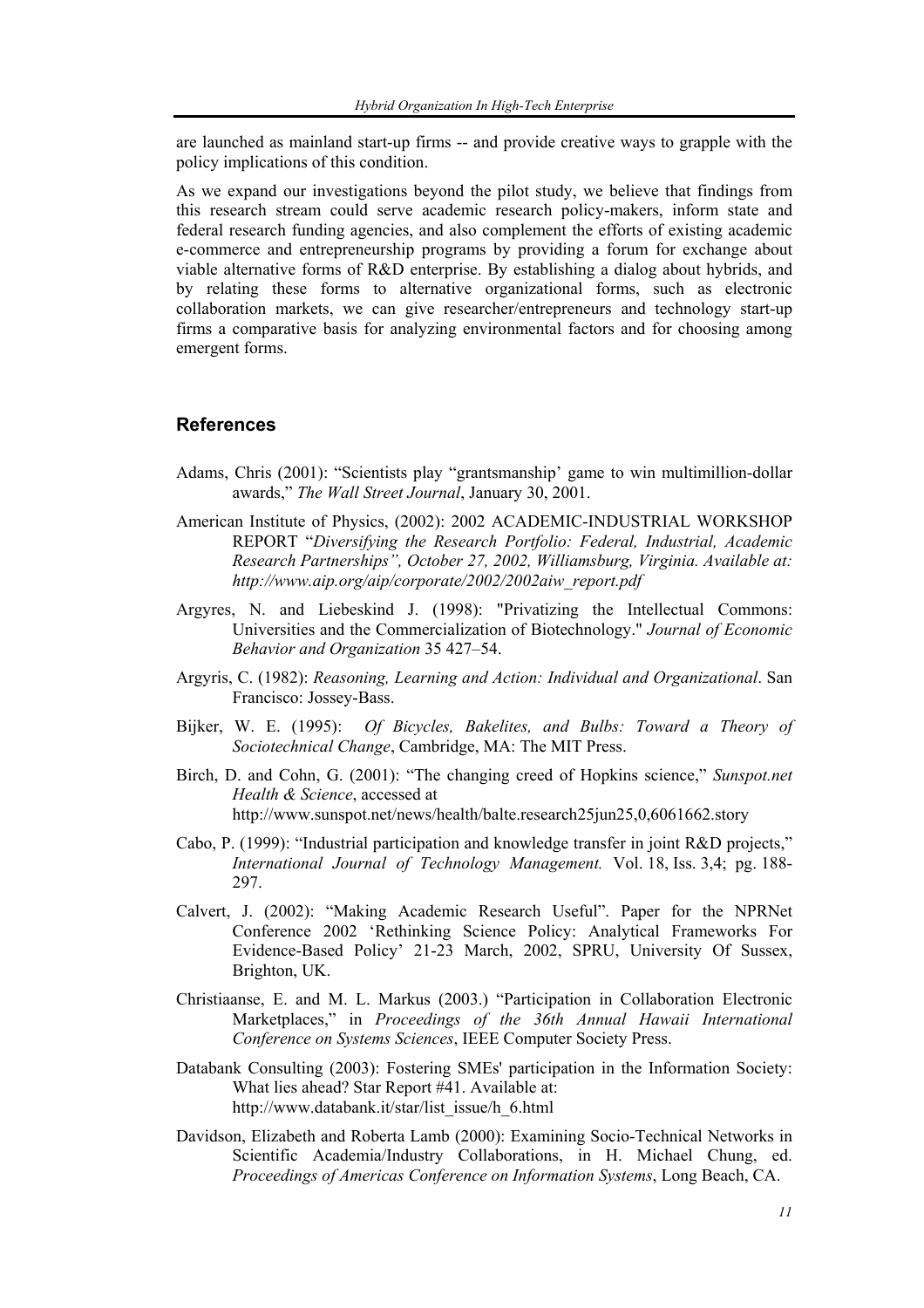- Davis, G. F, K. A. Diekmann and C. H. Tinsley (1994): "The Decline and Fall of the Conglomerate Firm in the 1980's: The Deinstitutionalization of an Organizational Form," American Sociological Review, 59(4):547-570.
- DEEDS (2002): Digital Economy: Policies Exchange and Development for SMEs Workshop: SMES' ACCESS TO KNOWLEDGE: DEMAND, MARKET SUPPLY, RESEARCH AND POLICIES, December 16 – 17, 2002, Brussels, Belgium; IST-1999-29035. Proceedings available at: http://www.deedsist.org/HTML/home.htm
- Fligstein, N. (1991): "The Structural Transformation of American Industry: An Institutional Account of the Causes of Diversification in the Largest Firms, 1919- 1979." In Powell, W.W. and DiMaggio, P.J. *The New Institutionalism in Organizational Analysis*, University of Chicago Press, Chicago, pp. 311-336.
- Goyal, S., A. Konovalov and J. L. Moraga-Gonzalez (2003): "Hybrid R&D", Tinbergen Institute Discussion Paper, TI 2003-041/1.
- Hannan, M.T. and Freeman, J. (1977): "The Population Ecology of Organizations," *American Journal of Sociology* (82), pp. 29-964.
- Hughes, T.P. (1983): *Networks of Power: Electrification in Western Society, 1880-1930,* Baltimore: Johns Hopkins.
- Kenney, Martin (1986):. *Biotechnology: The University-Industry Complex*. New Haven, Conn.: Yale University Press.
- Kraemer, K. (2003): Conference Communication: "Panel/Debate: The Dark Side of Information and Communication Technologies: View from the Industry-Level of Analysis", 24th Annual International Conference on Information Systems, Seattle Washington, December 14-17, 2003.
- Lamb, Roberta (1999): Using Intranets: Preliminary Results from a Socio-technical Field Study, in *Proceedings of the 32nd Annual Hawaii International Conference on Systems Sciences*, IEEE Computer Society Press.
- Lamb, Roberta and Rob Kling (2003): Reconceptualizing Users as Social Actors in Information Systems Resarch, *MIS Quarterly*, Vol. 27(2).
- Lamb, Roberta and Elizabeth Davidson (forthcoming): Understanding Intranets in the Context of End-User Computing, *Data Base*, accepted July, 2003.
- Lewis, T. and Sappington, D. (1991): Technological change and the boundaries of the firm, American Economic Review, Vol.81, pp.887-900.
- Liebeskind, Julia Porter, (2001): "Risky Business: Universities and Intellectual Property," Academe, Sep-Oct 2001, Vol. 87, No. 5. Available at: http://www.aaup.org/publications/Academe/01SO/so01lie.htm
- Liebeskind, J. and Oliver A. "From Handshake to Contract: Trust, Intellectual Property, and the Social Structure of Academic Research." In *Trust Within and Between Organizations,* ed. Cristel Lane and Reinhard Bachman. New York: Oxford University Press, 1999.
- Mowery, David, Richard Nelson, Bhavan Sampat, and Arvids Ziedonis (1999): "The Effects of the Bayh-Dole Act on U.S. University Research and Technology Transfer." In *Industrializing Knowledge*, ed. Lewis Branscomb, Fumio Kodama, and Richard Florida. Cambridge, Mass: MIT Press.